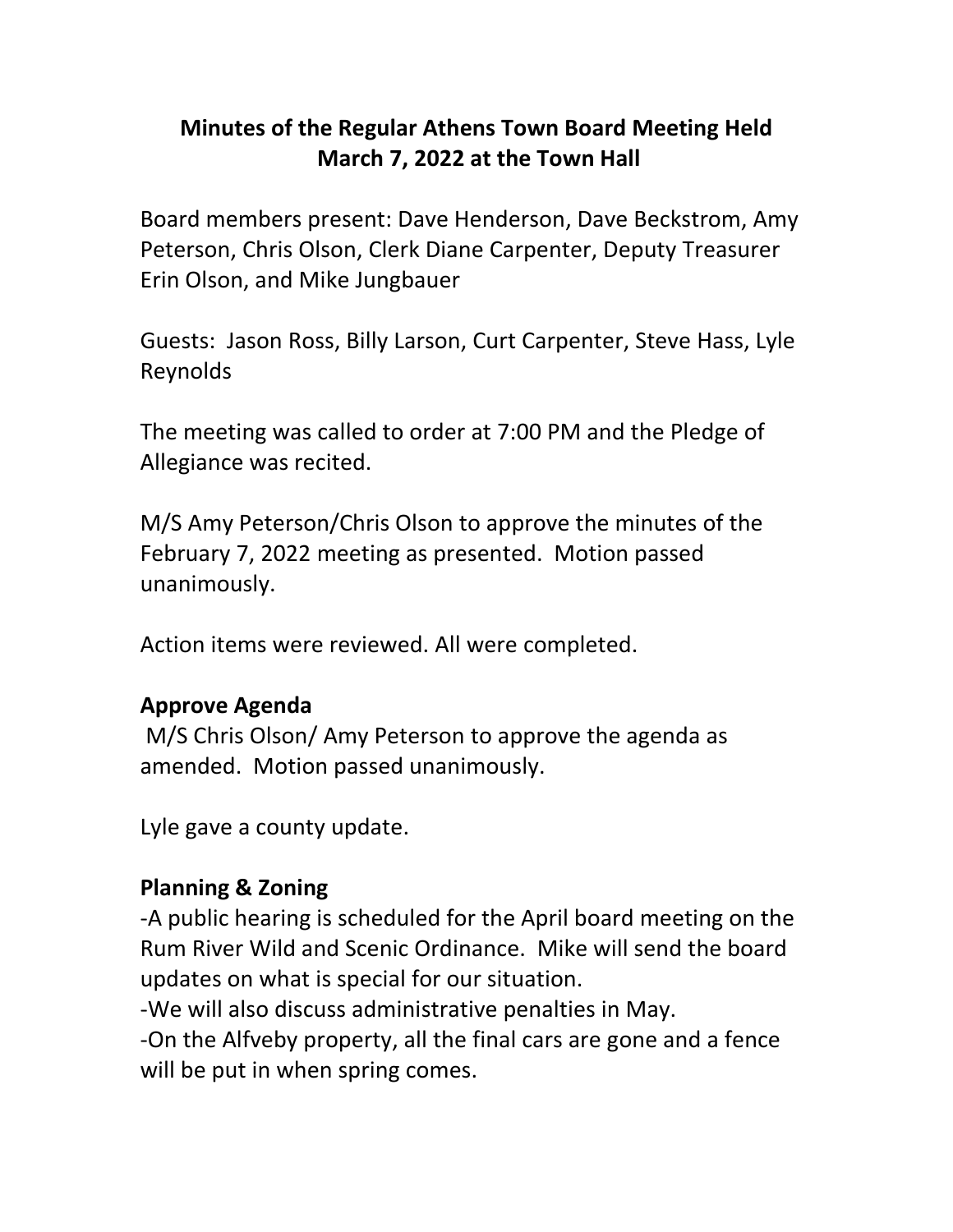-The property on Durant will be assessed an administrative penalty. 40 ft. long containers with over 200 sq feet must meet building codes. They count as accessory buildings.

### **Roads**

-2 residents complimented the township on plowing. -Road signs, phase three, will be costly.

-The road review is scheduled for April 25<sup>th</sup> leaving the town hall at 5:30. Mike will create a form for zoning violations to use while we are doing the road review.

### **Fire**

-Amy gave current statistics on runs etc for Athens township.

#### **Parks**

-The balance in the park fund is 60,292.26.

-We would like to do a spring newsletter.

-Amy is investigating insurance options for town hall rental.

## **Clerk's Report**

- The annual meeting has been posted and published and will be held tomorrow night at 7PM. All documents and packets are prepared.

-The Board of Review meeting will be held on April 18<sup>th</sup> at 7 PM at the townhall with the Isanti County Assessor.

### **Treasurer's Report**

M/S Dave Henderson Amy Peterson to approve the Treasurer's Report, Claims List for Approval, and Net Pay Account Distribution Report & IRS (checks 7605-7617 plus IRS totaling 20,159.24). Motion passed unanimously.

-The treasurer and the clerk are in balance.

-Diane gave a budget update, in Marlys' absence.